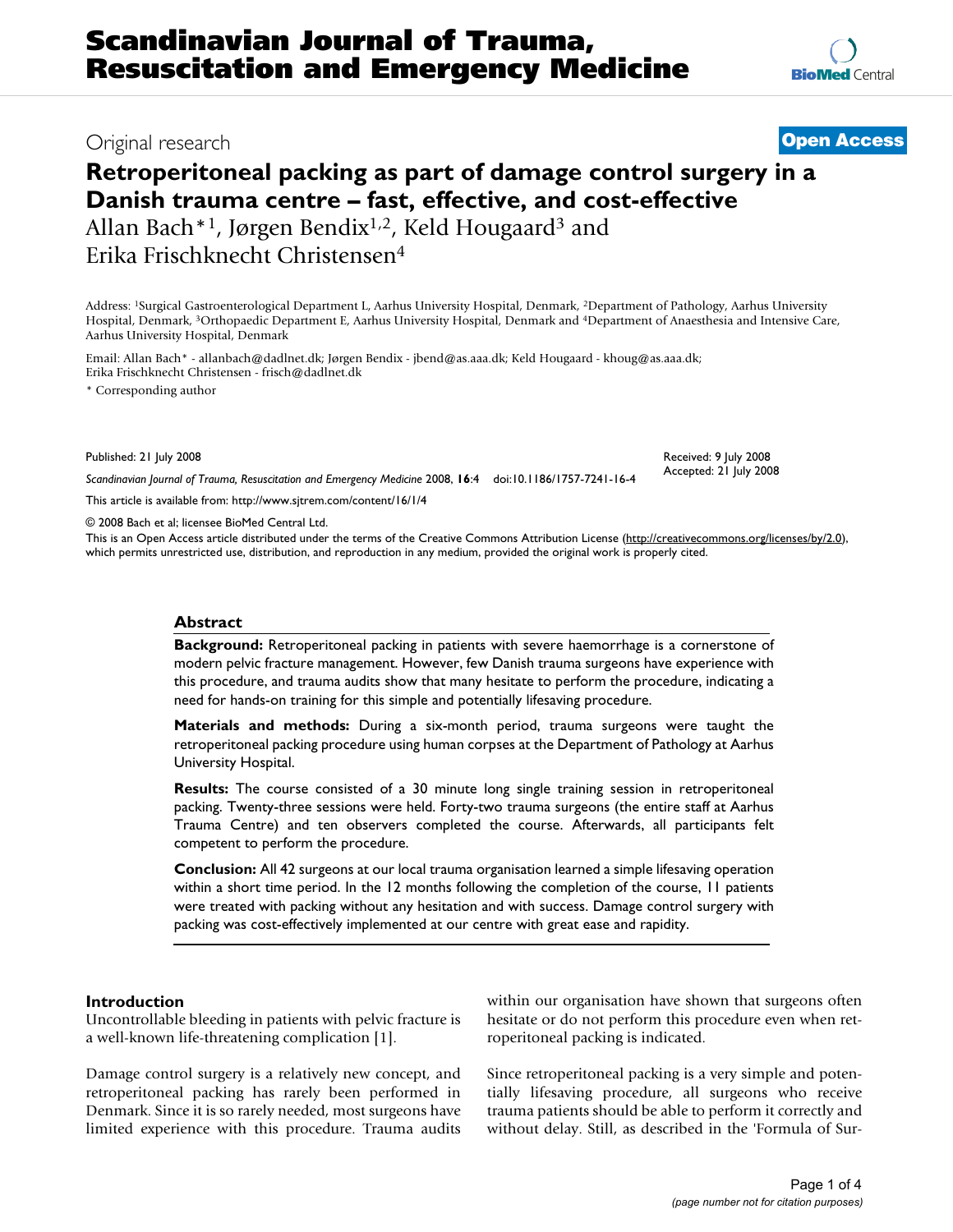vival' concept [2,3], no recommended procedure will change a patient's outcome without training and effective implementation.

We were inspired by the Top Knife course in Bergen [4] and have chosen to train and teach our trauma surgeons and anaesthesiologists how to perform retroperitoneal packing on human corpses.

The purpose of this project was to design and implement a simple, hands-on, short training course for surgeons and anaesthesiologists and evaluate the impact of the course. Our success criterion was having all involved doctors trained within six months. We evaluated the course by asking the doctors about their approach to deciding on and performing retroperitoneal packing. Finally, we monitored the changes in the number of procedures performed after the course and the outcome of the trauma audits.

### **Materials and methods**

Hands-on training of retroperitoneal packing was performed on human corpses because the human anatomy differs too much from other animals, i.e., pigs, for them to be used for this procedure. The corpses were intended to undergo ordinary autopsy. The course took place at the Department of Pathology at Aarhus University Hospital, NBG, Denmark.

The Danish National Committee on Biomedical Research Ethics was contacted for permission to perform the procedure on the corpses, although this was not needed, as no living humans were involved in the study. Apart from packing swabs in the abdomen and removing them again, the procedure did not differ from an ordinary autopsy.

The sessions were directed by the head of abdominal trauma surgery and ran over a six month period from December 2005 until June 2006. The sessions were initially scheduled for 20 Mondays, but were extended by six more sessions during that period. The sessions took place on Mondays because most corpses were available this day, since no autopsies were performed during the weekend.

The intention was for all trauma surgeons (orthopaedic surgeons), abdominal surgeons, and other senior doctors involved with trauma care (anaesthesiologists and radiologists) to complete the course.

Organizers from the two surgical departments (orthopaedic and abdominal) were given a list of available days and scheduled their surgeons when they were not occupied with other work tasks.

Each Monday, one to three participants were trained in the procedure on corpses before autopsies were done. Every surgeon had individual hands-on training and performed the procedure themselves. Before the course, references [5-8] were handed out to the participants.

At the beginning of the session, the teacher briefly described the indications for the procedure, with emphasis on crisis management skills (Fig. 1). Next, the participants performed the procedure themselves. A simple midline incision from the umbilicus to the symphysis was made without opening the peritoneum. It was now possible to manually dissect down bilaterally on the inside of the pelvis, one side at a time, while the peritoneum and intestines were pushed upwards into the abdomen (Fig. 2). With this approach, it was possible to reach further down into the pelvis to os coccyx, and, in a matter of seconds, pack two or three swabs in each side (Fig. 3).

Afterwards, the subsequent decision management and ongoing treatment were discussed. The duration of the whole session was half an hour, and afterwards the corpses could undergo autopsy.

### **Results**

Twenty orthopaedic surgeons, 22 abdominal surgeons, two anaesthesiologists, and two radiologists from our own trauma centre together with two abdominal and one orthopaedic surgeon from other centres participated in the course. Four operation room nurses participated as observers.



#### Figure 1

**Retroperitoneal packing is performed on a human corpse at the Department of Pathology**. A midline incision from the umbilicus to the symphysis is made. The abdominal musculature is divided until the peritoneum is reached. From here, it is possible to manually dissect the retroperitoneal space down into the pelvic space along the pelvic bones.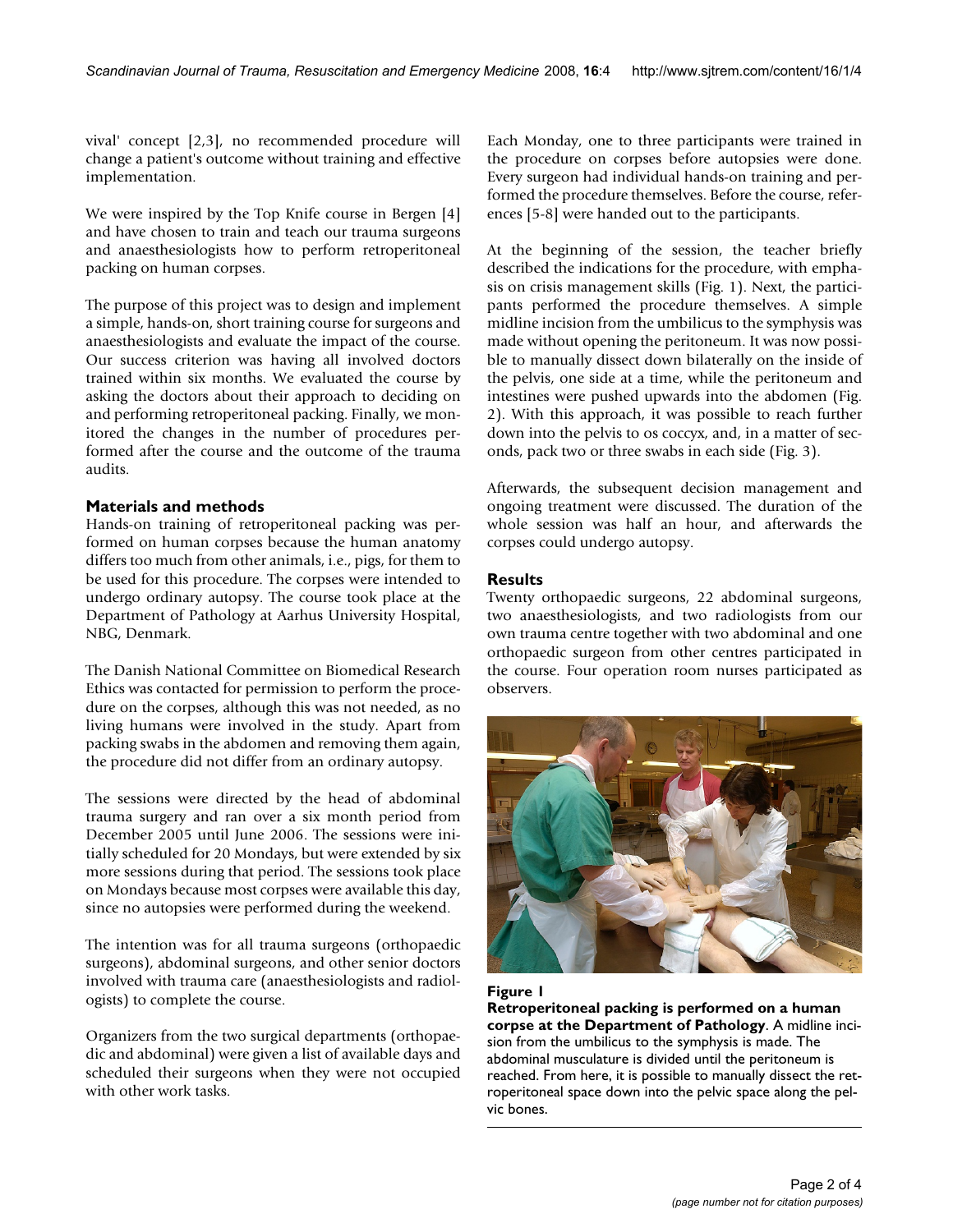

## **Figure 2**

**Access to the retroperitoneal space in the left pelvic area is made**. The left hand pushes the peritoneum and intestines medial and cranial. Swabs are placed into the newly created space with the right hand. In a living patient, a haematoma would have dissected this space, which is then filled with swabs after the coagulum is removed.

One training session was cancelled because no surgeons enrolled for that specific Monday. Another three sessions were rescheduled because no corpses were booked for autopsy. The duration of the session never exceeded 30 minutes.



### Figure 3

**Two or more swabs are placed to pack the left pelvic space**. The same procedure is used on the right side. Bilateral packing can be done in one to two minutes.

By the end of the course, all participants expressed that they had mastered the peritoneal packing procedure. More importantly, they felt comfortable making the decision to perform the procedure without hesitation when needed.

## **Discussion**

Trauma team training is an invaluable part of trauma care in any trauma organisation. The retroperitoneal packing training sessions have aided in developing professional multidisciplinary teamwork in real trauma situations. Emphasis has been placed on the importance on clearly communicating the background of broadly accepted guidelines [9]. However, some specific surgical procedures need to be taught either in real situations or on corpses.

Clinical research is an important factor in improving survival after critical incidences; however, it cannot stand alone. A new concept, 'Formula of Survival', has emphasised the importance of education and implementation of new knowledge into clinical practise [2,3]. Therefore, education and implementation have been a focus for developing our trauma organisation.

We have reported our initial results with this new surgical approach performed on patients with uncontrollable bleeding caused by pelvic fractures [5]. Before the course, packing had only been applied in two cases, but was indicated in a number of cases where it was not performed. During the first year (2007) after the course, packing was performed 11 times. Trauma audits after the course have shown that each packing procedure was performed correctly and without hesitation. Furthermore, there have been no cases where packing was indicated but not performed.

Penninga et al. [6] described the damage control concept and discussed, in a literature review, indications for damage control surgery.

Besides the ordinary Airway-Breathing-Circulation (ABC) approach, a correctly placed pelvic C-clamp is an obligatory part of the initial resuscitation of the majority of patients with pelvic fractures and bleeding complications [7].

To date, there are no randomized studies that report the value of damage control surgery including retroperitoneal packing. Still, most non-randomized studies and clinical guidelines support damage control surgery. Retroperitoneal packing is being increasingly recommended as a lifesaving procedure to be used in the hyper acute phase where the patient with pelvic fracture and severe uncontrollable bleeding is highly unstable [7,8,10,11].